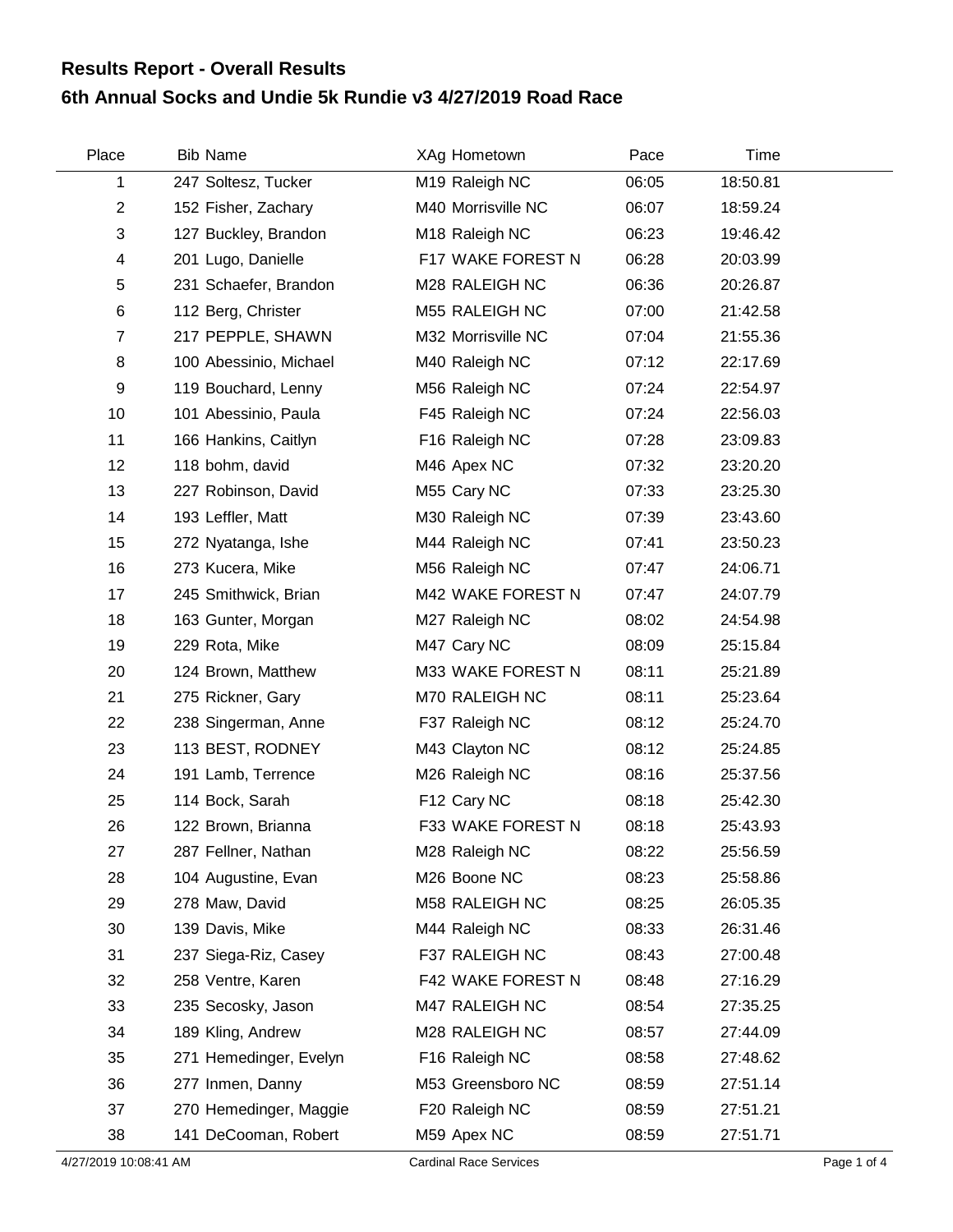| Place | <b>Bib Name</b>          | XAg Hometown       | Pace  | Time     |  |
|-------|--------------------------|--------------------|-------|----------|--|
| 39    | 276 Broussard, Patrick   | M47 Raleigh NC     | 09:08 | 28:18.51 |  |
| 40    | 207 Moser, Christie      | F39 Raleigh NC     | 09:08 | 28:20.17 |  |
| 41    | 165 Hanford, Greg        | M43 ROLESVILLE NC  | 09:10 | 28:25.91 |  |
| 42    | 225 Roberts, Benjamin    | M32 Garner NC      | 09:12 | 28:31.25 |  |
| 43    | 282 Lugo, Mary Jo        | F50 WAKE FOREST N  | 09:12 | 28:31.54 |  |
| 44    | 213 Olshansky, Benjamin  | M11 RALEIGH NC     | 09:13 | 28:34.29 |  |
| 45    | 250 Thomas, Caroline     | F28 RALEIGH NC     | 09:13 | 28:35.67 |  |
| 46    | 192 Lea, Madeline        | F29 Raleigh NC     | 09:15 | 28:40.45 |  |
| 47    | 208 Mozhdehi, Steven     | M31                | 09:16 | 28:43.59 |  |
| 48    | 228 Robinson, Wendy      | F57 Cary NC        | 09:17 | 28:48.00 |  |
| 49    | 199 Loftus, Kevin        | M36 Raleigh NC     | 09:21 | 29:00.63 |  |
| 50    | 182 Jenny, Alexandra     | F15 Raleigh NC     | 09:23 | 29:03.98 |  |
| 51    | 176 Hughey, Jessica      | F32 Raleigh NC     | 09:23 | 29:04.15 |  |
| 52    | 177 Hughey, Michael      | M34 Raleigh NC     | 09:23 | 29:04.44 |  |
| 53    | 105 Augustine, Katherine | F20 CARY NC        | 09:24 | 29:09.54 |  |
| 54    | 115 Bock, Susan          | F40 Cary NC        | 09:25 | 29:10.58 |  |
| 55    | 109 Bauer, Donna         | F29 Greenville NC  | 09:29 | 29:22.40 |  |
| 56    | 120 Brennen, Greg        | M30 Chapel Hill NC | 09:29 | 29:24.10 |  |
| 57    | 140 Dearmin, Spencer     | M20 Raleigh NC     | 09:32 | 29:32.67 |  |
| 58    | 218 Perkinson, Hannah    | F17 Raleigh NC     | 09:33 | 29:36.37 |  |
| 59    | 200 Loper, Andrea        | F63 Raleigh NC     | 09:34 | 29:38.04 |  |
| 60    | 121 Brochu, Chelsea      | F29 Raleigh NC     | 09:35 | 29:42.45 |  |
| 61    | 107 Banks, Mark          | M35 Raleigh NC     | 09:35 | 29:42.80 |  |
| 62    | 215 Olshansky, Steve     | M46 RALEIGH NC     | 09:43 | 30:07.82 |  |
| 63    | 181 Jakka, Rohit         | M30 Morrisville NC | 09:47 | 30:20.29 |  |
| 64    | 251 Thomas, Whitney      | F37 Clayton NC     | 09:49 | 30:26.12 |  |
| 65    | 286 Arnold, Antwaun      | M36 Garner NC      | 09:50 | 30:27.80 |  |
| 66    | 198 Lively, Allison      | F35                | 09:50 | 30:29.31 |  |
| 67    | 264 Welsh, Lori          | F48 Chapel Hill NC | 09:53 | 30:37.43 |  |
| 68    | 274 correa, vanessa      | F51 Cary NC        | 09:54 | 30:40.31 |  |
| 69    | 159 Gooding, Leah        | F17 WAKE FOREST N  | 09:56 | 30:48.18 |  |
| 70    | 123 Brown, Liz           | F34 Raleigh NC     | 09:57 | 30:51.71 |  |
| 71    | 103 Amorginos, Phoebe    | F29 RALEIGH NC     | 09:58 | 30:53.69 |  |
| 72    | 154 Fruto, JR            | M30 Raleigh NC     | 10:03 | 31:10.39 |  |
| 73    | 149 Field, Jaci          | F47 Raleigh NC     | 10:07 | 31:23.08 |  |
| 74    | 183 Jenny, Stephanie     | F46 Raleigh NC     | 10:08 | 31:25.08 |  |
| 75    | 187 Kayarian, James      | M63 Raleigh NC     | 10:08 | 31:25.71 |  |
| 76    | 133 Clarke, Angela       | F39 Raleigh NC     | 10:11 | 31:32.99 |  |
| 77    | 230 Ruocchio, John       | M53 Raleigh NC     | 10:15 | 31:45.09 |  |
| 78    | 257 Tuck, Nick           | M30 Chapel Hill NC | 10:16 | 31:49.66 |  |
| 79    | 267 Edwards, Laurel      | F30 Raleigh NC     | 10:17 | 31:51.76 |  |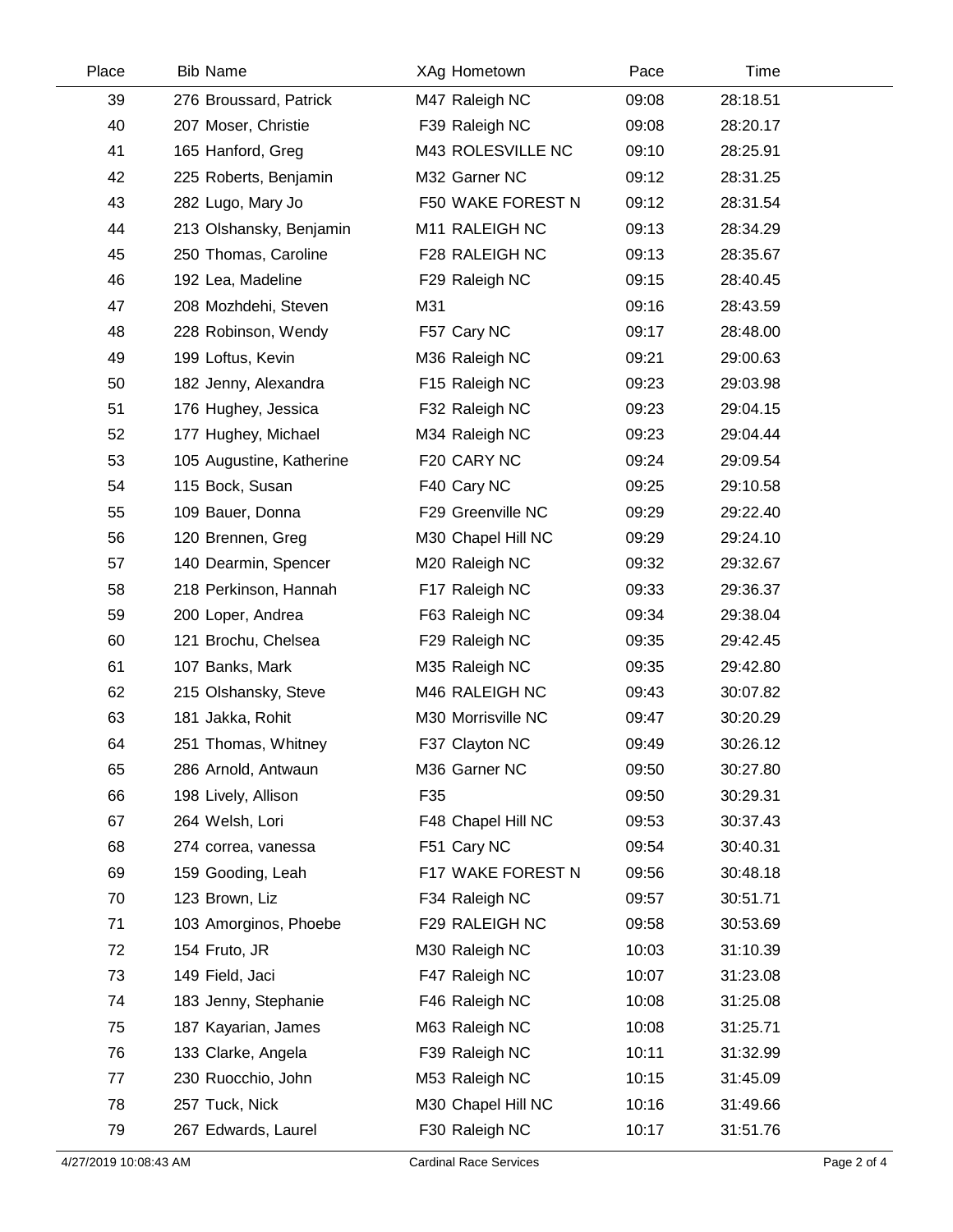| Place | <b>Bib Name</b>                | XAg Hometown         | Pace  | Time     |  |
|-------|--------------------------------|----------------------|-------|----------|--|
| 80    | 246 Snyder, Lauren             | F33 Raleigh NC       | 10:17 | 31:52.47 |  |
| 81    | 256 Torricelli, Peter          | M12 Clayton NC       | 10:19 | 31:59.23 |  |
| 82    | 226 Roberts, Emily             | F31 Garner NC        | 10:23 | 32:10.65 |  |
| 83    | 254 Torricelli, Christine      | F47 Clayton NC       | 10:25 | 32:17.64 |  |
| 84    | 255 Torricelli, Christopher    | M9 Clayton NC        | 10:25 | 32:18.29 |  |
| 85    | 214 Olshansky, Nina            | F13 RALEIGH NC       | 10:27 | 32:23.80 |  |
| 86    | 204 Mashal, Ahmed              | M25 CARY NC          | 10:38 | 32:57.07 |  |
| 87    | 172 Herbert, Lily              | F25 CARY NC          | 10:38 | 32:57.65 |  |
| 88    | 178 Hurlbut, Rob               | M50 Raleigh NC       | 10:38 | 32:58.88 |  |
| 89    | 210 NILSEN, EILEEN             | F43 Fuquay-Varina NC | 10:43 | 33:14.66 |  |
| 90    | 248 Stangle-Castor, Nannette   | F47 Raleigh NC       | 10:45 | 33:19.26 |  |
| 91    | 252 Thornton, Terrance         | M42 Raleigh NC       | 10:46 | 33:22.89 |  |
| 92    | 168 Harvey, Susette            | F45 Raleigh NC       | 10:49 | 33:30.40 |  |
| 93    | 175 Hindi, Abdul               | M27 Raleigh NC       | 10:54 | 33:47.71 |  |
| 94    | 211 Norwood, Emilie            | F17 Raleigh NC       | 10:59 | 34:03.23 |  |
| 95    | 205 Mazza, Anne                | F25 Chapel Hill NC   | 11:18 | 35:01.17 |  |
| 96    | 262 Warren, Jennifer           | F39 Benson NC        | 11:18 | 35:02.44 |  |
| 97    | 138 Davis, Lisa                | F49 Raleigh NC       | 11:22 | 35:13.40 |  |
| 98    | 279 Bush, Sarah                | F40 CARY NC          | 11:24 | 35:21.55 |  |
| 99    | 261 Wangberg, Dena             | F33 Raleigh NC       | 11:28 | 35:31.87 |  |
| 100   | 269 Hetzel, Corissa            | F23 Raleigh NC       | 11:49 | 36:38.46 |  |
| 101   | 244 Smith, Zach                | M33 Cary NC          | 12:12 | 37:49.64 |  |
| 102   | 186 Kalendra-Frystak, Victoria | F9 ROLESVILLE NC     | 12:23 | 38:22.27 |  |
| 103   | 155 Frystak, William           | M35 ROLESVILLE NC    | 12:23 | 38:22.72 |  |
| 104   | 170 Helmlinger, Kevin          | M35 Durham NC        | 12:26 | 38:33.00 |  |
| 105   | 142 Diaz, Angela               | F51 Raleigh NC       | 12:27 | 38:36.00 |  |
| 106   | 171 Helmlinger, Leah           | F30 Durham NC        | 12:32 | 38:50.54 |  |
| 107   | 212 Norwood, Kris              | F51 Raleigh NC       | 12:48 | 39:39.41 |  |
| 108   | 222 Powell, Sydney             | F13 Knightdale NC    | 12:50 | 39:46.00 |  |
| 109   | 135 Connors, Katie             | F34 Raleigh NC       | 12:52 | 39:53.91 |  |
| 110   | 265 Winslow, Emily             | F38 Raleigh NC       | 13:03 | 40:26.15 |  |
| 111   | 180 Jackson, Matthew           | M30 Raleigh NC       | 13:04 | 40:30.03 |  |
| 112   | 236 Seebald, Laura             | F29 Durham NC        | 13:17 | 41:10.14 |  |
| 113   | 280 Bush, Braylon              | M13 CARY NC          | 13:21 | 41:24.35 |  |
| 114   | 157 Gibson, Meghan             | F35 Raleigh NC       | 13:29 | 41:46.70 |  |
| 115   | 111 Beaman, Gavin              | M13 Raleigh NC       | 13:41 | 42:25.63 |  |
| 116   | 110 Beaman, Belinda            | F40 Raleigh NC       | 13:45 | 42:36.74 |  |
| 117   | 150 Fielding-Russel, Kaleigh   | F9 WAKE FOREST N     | 13:46 | 42:41.70 |  |
| 118   | 117 Boggs, Molly               | F8 WAKE FOREST N     | 13:47 | 42:43.34 |  |
| 119   | 125 Brown, Scott               | M37 Raleigh NC       | 13:59 | 43:19.52 |  |
| 120   | 151 Fielding-Russell, Leslie   | F42 WAKE FOREST N    | 13:59 | 43:22.01 |  |
|       |                                |                      |       |          |  |